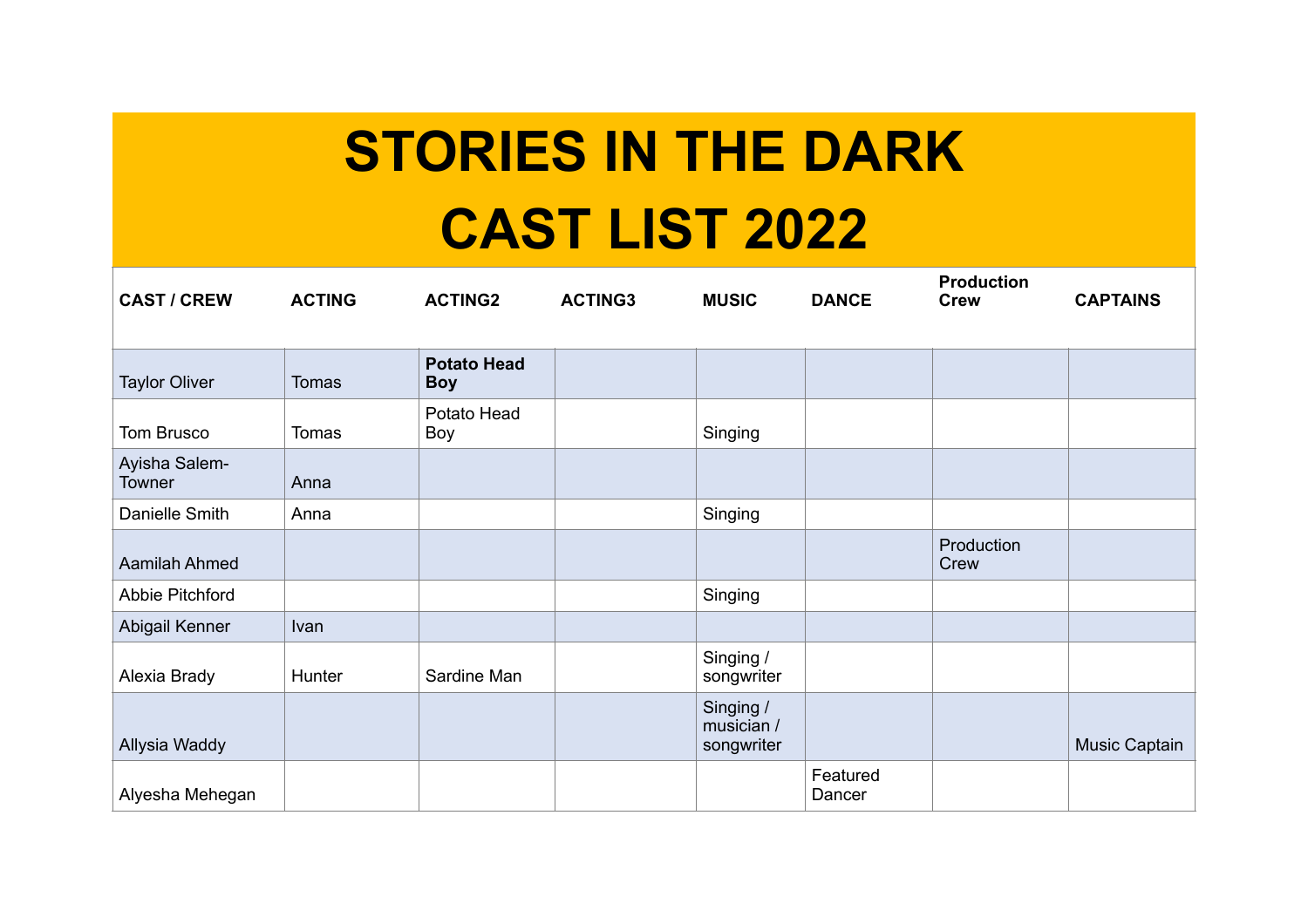| Annika Morgan            |                              |                    |                    |                          |                    | Production<br>Crew |                         |
|--------------------------|------------------------------|--------------------|--------------------|--------------------------|--------------------|--------------------|-------------------------|
| <b>Bella Boustead</b>    | Ogre's<br>Grandmother        | Towns Person 1     |                    |                          |                    |                    |                         |
| <b>Bellami Atkin</b>     |                              |                    |                    |                          | Featured<br>Dancer |                    | Dance Captain           |
| Billie Lagerewskij       | Miller's Wife                |                    |                    |                          |                    |                    |                         |
| Cassandra Dell           | <b>Princess</b>              | Anoushka           | Woman<br>Neighbour |                          |                    | Production<br>Crew |                         |
| Cassandra Moore          |                              |                    |                    |                          |                    | Production<br>Crew |                         |
| <b>Catriona Cottee</b>   | <b>Black Market</b><br>Woman | Ferryman           |                    |                          |                    |                    | <b>Drama</b><br>Captain |
| Eleisha Beddoes          | Woman in Coat                | <b>Towns Woman</b> | Neighbour 1        |                          |                    |                    | Drama<br>Captain        |
| Ella Issacs              | <b>Farmer Jones</b>          |                    |                    |                          |                    |                    |                         |
| Finn Carson              |                              |                    |                    | Musician /<br>songwriter |                    |                    |                         |
| Finn Jacques-Belle       |                              |                    |                    |                          |                    | Production<br>Crew |                         |
| Flynn Rainford<br>Mullen |                              |                    |                    |                          |                    | Production<br>Crew |                         |
| Georgia Goodwin          |                              |                    |                    | Singing                  |                    | Production<br>Crew | Publicity<br>Captain    |
| <b>Gingerlily Fawke</b>  | Fisherman                    | <b>Blind King</b>  |                    |                          |                    |                    |                         |
| Gracie Herweg            | Ogre                         | Musician 1         |                    | Singing                  |                    |                    |                         |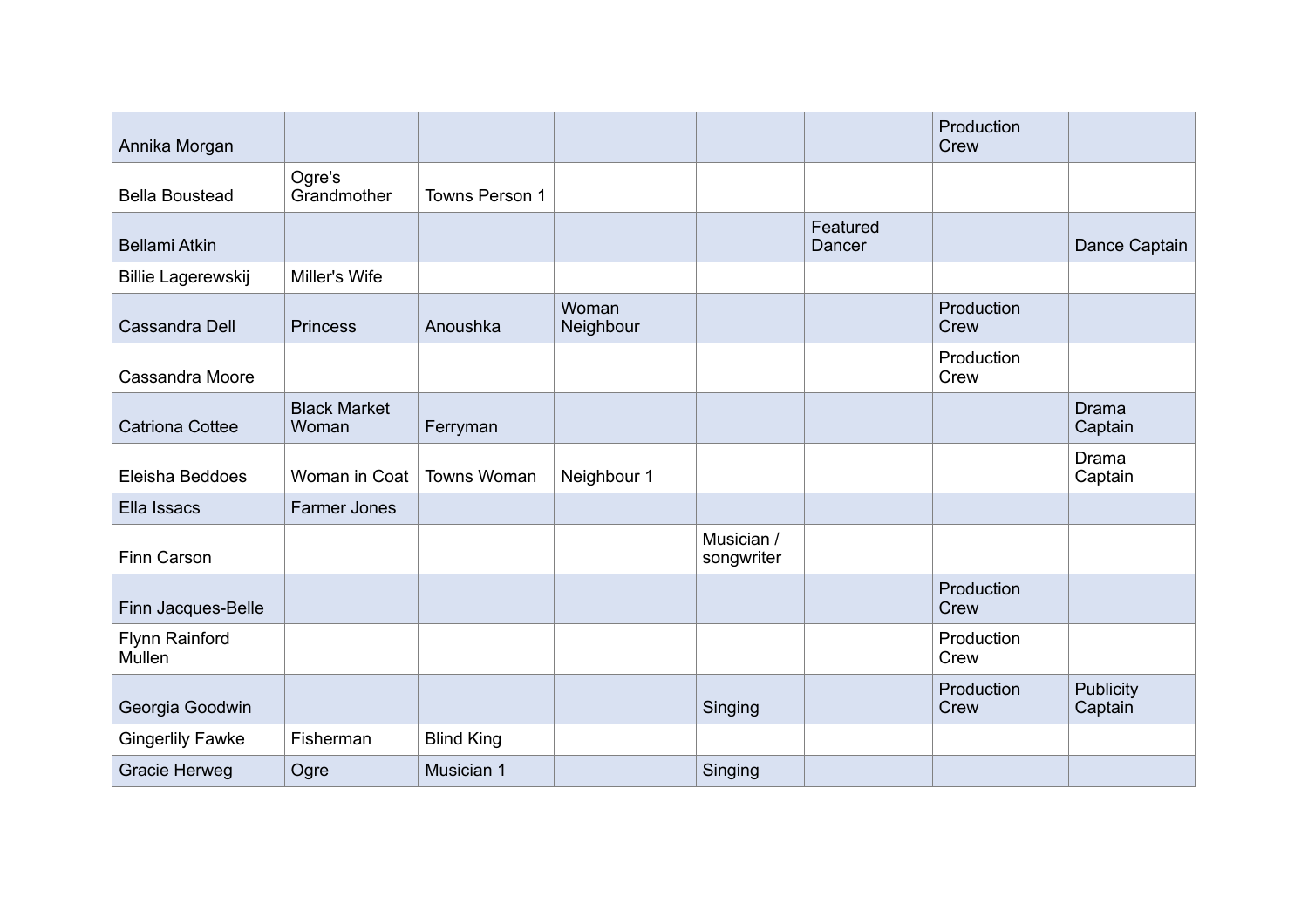| Hannah Belli             | Cheerful Man            | Lazy Gus      |       |                                       |                    |                    | Drama<br>Captain |
|--------------------------|-------------------------|---------------|-------|---------------------------------------|--------------------|--------------------|------------------|
| <b>Holly Craft</b>       |                         |               |       | Singing                               |                    |                    |                  |
| Imani Anderson-<br>Evans |                         |               |       |                                       |                    | Production<br>Crew |                  |
| Jasmine Walter           | Boy                     | Townsperson 2 |       | Singing                               |                    |                    |                  |
| Joana Peixer Coral       | Katerina (she-<br>wolf) | Man in Jacket | Peter |                                       |                    |                    |                  |
| Jorja Daisley            |                         |               |       |                                       |                    | Production<br>Crew |                  |
| Joshua Underwood         | <b>Nick</b>             |               |       | Singing /<br>musician /<br>songwriter |                    |                    |                  |
| Julia Shannon            |                         |               |       |                                       |                    | Production<br>Crew | Arts Captain     |
| <b>Katie Roche</b>       |                         |               |       | Singing                               |                    |                    |                  |
| Kayla Magno-<br>Thornton |                         |               |       |                                       | Featured<br>Dancer |                    |                  |
| Laura Jackson            |                         |               |       |                                       |                    | Production<br>Crew |                  |
| Lola Sharrock            |                         |               |       | Singing                               |                    |                    |                  |
| Maddi Harris             | Woman 2                 |               |       |                                       |                    |                    |                  |
| Michailia Lyri           | Woman 3                 |               |       |                                       |                    |                    |                  |
| Mina Young               |                         |               |       |                                       |                    | Production<br>Crew |                  |
| <b>Molly Spencer</b>     | <b>Station Guard</b>    |               |       |                                       |                    |                    |                  |